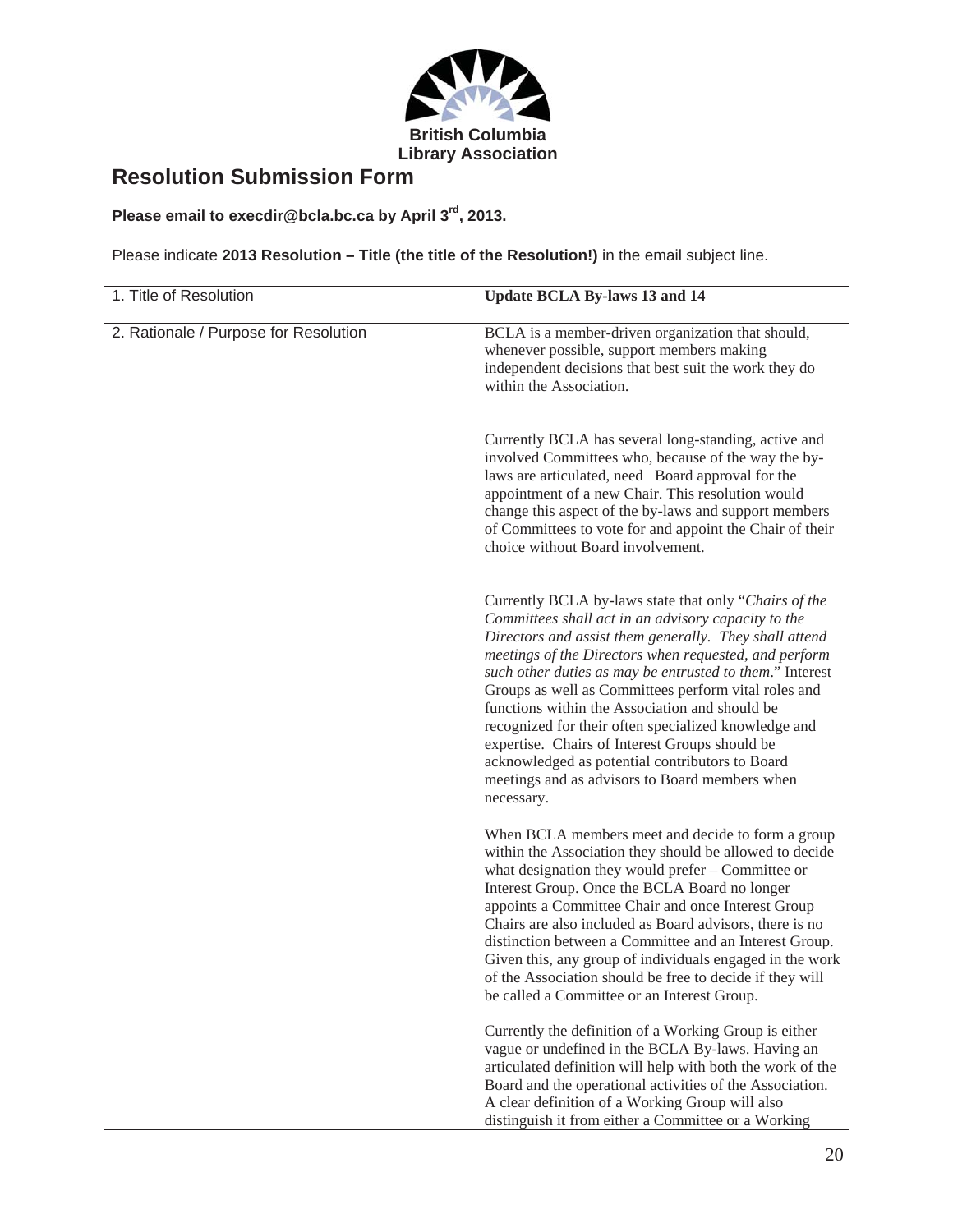

|                                                                                                                                                                | Group.                                                                                                                              |
|----------------------------------------------------------------------------------------------------------------------------------------------------------------|-------------------------------------------------------------------------------------------------------------------------------------|
| 3. Prior History of this Resolution (IF ANY)                                                                                                                   | none                                                                                                                                |
| 4. Body of the Resolution (Action Proposed)                                                                                                                    | Whereas BCLA Committees should elect and appoint<br>their own Chair,                                                                |
|                                                                                                                                                                | Whereas Interest Groups should be formally recognized<br>as providing support and information directly to the<br><b>BCLA Board,</b> |
|                                                                                                                                                                | Whereas any group in BCLA should be able to decide<br>whether they want to be designated an Interest Group or<br>a Committee,       |
|                                                                                                                                                                | Whereas BCLA needs a formal articulation of the<br>difference between a Working Group and Committees<br>and Interest Groups,        |
|                                                                                                                                                                | Therefore be it resolved that,                                                                                                      |
|                                                                                                                                                                | BCLA will adjust by-law sections 13 and 14 to:                                                                                      |
|                                                                                                                                                                | Allow Committees to elect and appoint their own Chairs,                                                                             |
|                                                                                                                                                                | Formally recognize the importance and role of Interest<br>Group in providing information to the BCLA Board,                         |
|                                                                                                                                                                | Support any BCLA group's decision to call themselves<br>either an Interest Group or Committee,                                      |
|                                                                                                                                                                |                                                                                                                                     |
| 5. Initiating Individual, Committee or Interest Group                                                                                                          | <b>BCLA Board of Directors</b>                                                                                                      |
| 6. Mover's Name, Telephone and Email                                                                                                                           | Ursula Brigl<br>ubrigl@cranbrookpubliclibrary.ca                                                                                    |
| 7. Seconder's Name, Telephone and Email                                                                                                                        | Chris Middlemass<br>cmiddlemass@gmail.com                                                                                           |
| 8. BCLA Committees / Interest Groups Consulted<br>(IF ANY)                                                                                                     | Issue originally brought to the Board by the Mentorship<br>Committee                                                                |
| 9. Endorsement by BCLA Committees / Interest<br>Groups (IF ANY)                                                                                                | n/a                                                                                                                                 |
| 10. Fiscal Implications (IF ANY)                                                                                                                               | n/a                                                                                                                                 |
| 11. If this resolution necessitates a change in an<br>existing bylaw, state the bylaw and the change. If<br>this resolution proposes a new bylaw, please state | Both current and new articulations of by-law Section 13<br>and 14 are attached.                                                     |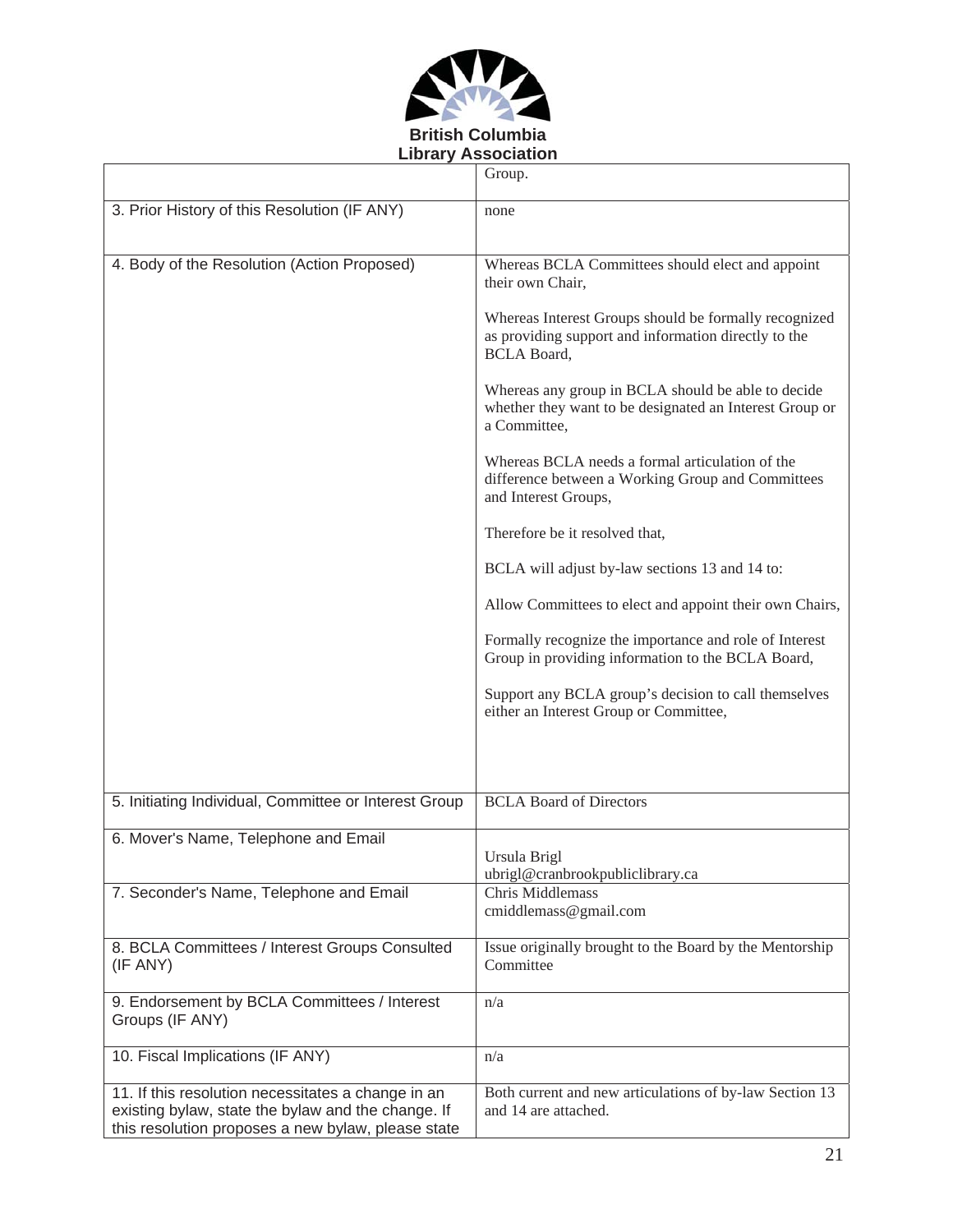

| the new bylaw. (Review BCLA Bylaws.)*                                                                                               |     |  |
|-------------------------------------------------------------------------------------------------------------------------------------|-----|--|
| 12. If this resolution conflicts with an existing bylaw,<br>state provisions for resolving the conflict.                            | n/a |  |
| 13. If this resolution proposes a BCLA position<br>statement, indicate the position's relation to<br>libraries and library service. | n/a |  |

\* *See http://www.bcla.bc.ca/page/constitution%20and%20by-laws.aspx*

# Current By-Laws

#### **13. COMMITTEES**

- 13.1 Committees and Committee Chairs shall be appointed by the Board of Directors to perform duties specified by the Board of Directors, and shall hold office for the time specified, until their successors are appointed, or until they are discharged. The Committee Chairs may appoint a Vice-Chair to assist them in their duties; however one person will be designated as the primary representative of the Committee. The President and Executive Director are ex-officio members of every Committee.
- 13.2 A majority of a Committee shall be a quorum. The Board of Directors may fill a vacancy arising on a Committee by appointment.
- 13.3 The Chairs of the Committees shall act in an advisory capacity to the Directors and assist them generally. They shall attend meetings of the Directors when requested, and perform such other duties as may be entrusted to them.
- 13.3 The Association will provide meeting space at the annual conference for Committees. Those meetings will be free of charge and open to all members of the Association.
- 13.4 Members of Committees shall also be members of the Association in good standing.

#### **14. INTEREST GROUPS**

14.1 The purpose of Interest Groups is to allow members of the Association having a common interest in some aspect of library service that is not dealt with in the formal structure of BCLA to meet and correspond on the subject.

14.2 Interest Groups do not officially represent BCLA and cannot issue policy or position statements or media releases on behalf of the Association.

14.3 Interest Groups may be proposed on the application of not less than ten members of the Association in good standing. The application shall state the aims or terms of reference of the Interest Group and should be in harmony with overall BCLA goals, objectives and policies. The application shall be submitted to the Board of Directors for approval.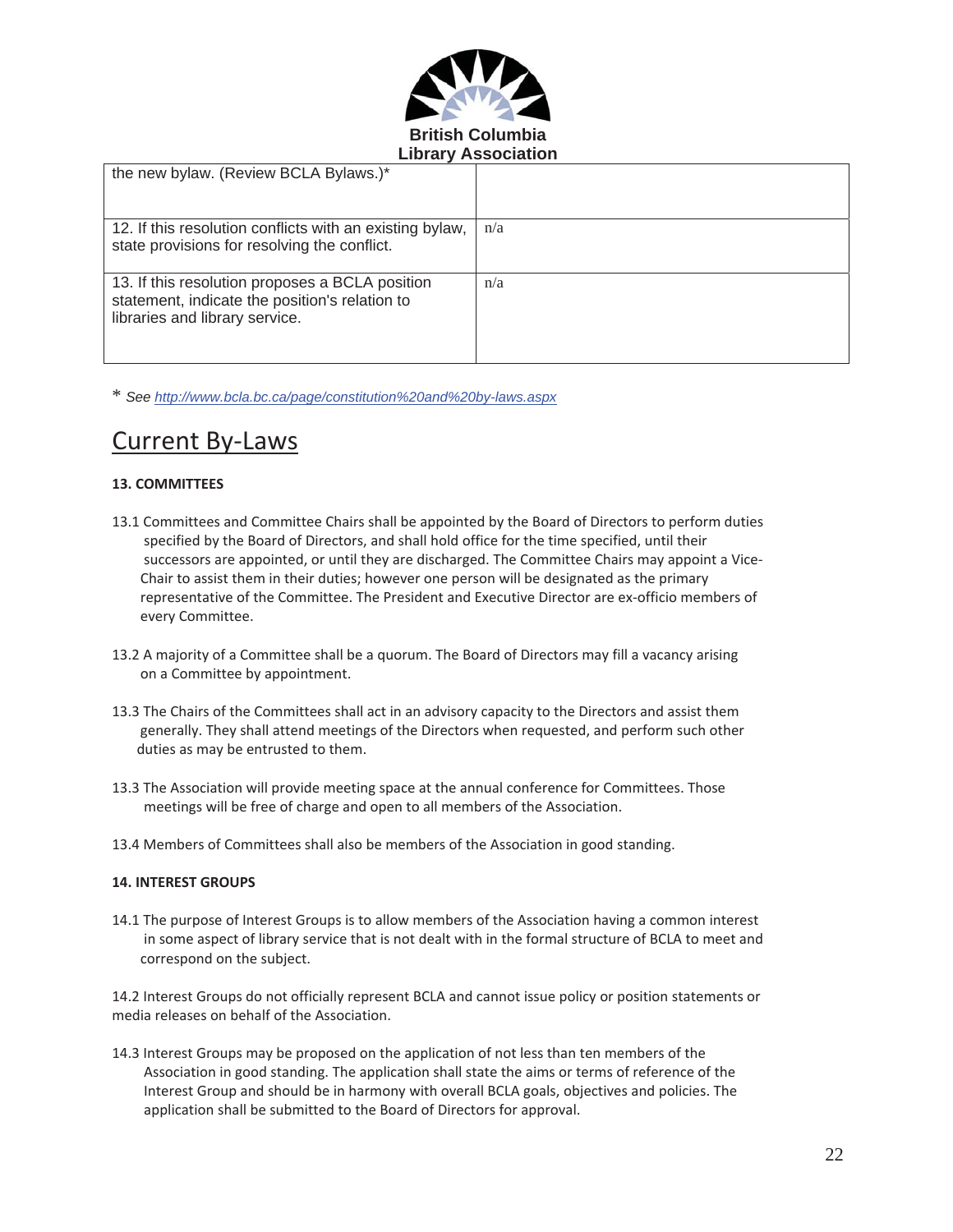

- 14.4 Interest Groups shall elect one of their members as Convenor. The Convenor may appoint a viceconvenor, but one person shall be designated as the primary representative of the Interest Group. The Convenor will be responsible for liaison with the Board of Directors and will submit an annual report of the Interest Group's activities to the Board of Directors at the request of the Executive Director, and before the Annual Meeting. The Convenor shall attend meetings of the Directors when requested. Aside from the mandatory Convenor, each Interest Group may design its own structure to suit its needs.
- 14.5 The Association will provide meeting space at the annual conference for Interest Groups. Those meetings will be free of charge and open to all members of the Association.
- 14.6 The Association shall not collect membership or other fees for Interest Groups. However, Interest Groups may independently elect to assess their members for dues.
- 14.7 The Board of Directors may vote to dissolve an Interest Group under any one of the following conditions:
	- a) an annual report has not been submitted by March 31 of every year;
	- b) a Convenor has not been chosen by the Interest Group by September 30 every year;
	- c) the Interest Group has less than ten BCLA members in good standing. A list of BCLA members that support the Interest Group must be submitted annually by March 30 to the Office Manager.
	- d) The Board of Directors may also move to discontinue the Association's relationship with an Interest Group if they feel it is no longer compatible with the objects of the Association.

14.8 Members of Interest Groups shall also be members of the Association in good standing.

## Proposal for Updating By-Laws

### **13.Working Groups**

- 13.1 A Working Group is formed at either Board or Executive Director request, depending on whether the task is in support of a Board objective or in support of operational activities.
- 13.2 A Working Group is formed for a specific task and for a predetermined amount of time not to exceed one year. When the task is complete the group is dissolved.
- 13.3 The structure and task of the Working Group is determined by either the Board, if the Working Group is tasked to support a Board objective or by the Executive Director if the Working Group is tasked to support operational activities.

### **14.Committees and Interest Groups**

14.1 The purpose of a Committee or Interest Groups is to allow members of the Association having a common interest in some aspect of library service that is not dealt with in the formal structure of BCLA to meet and correspond on the subject.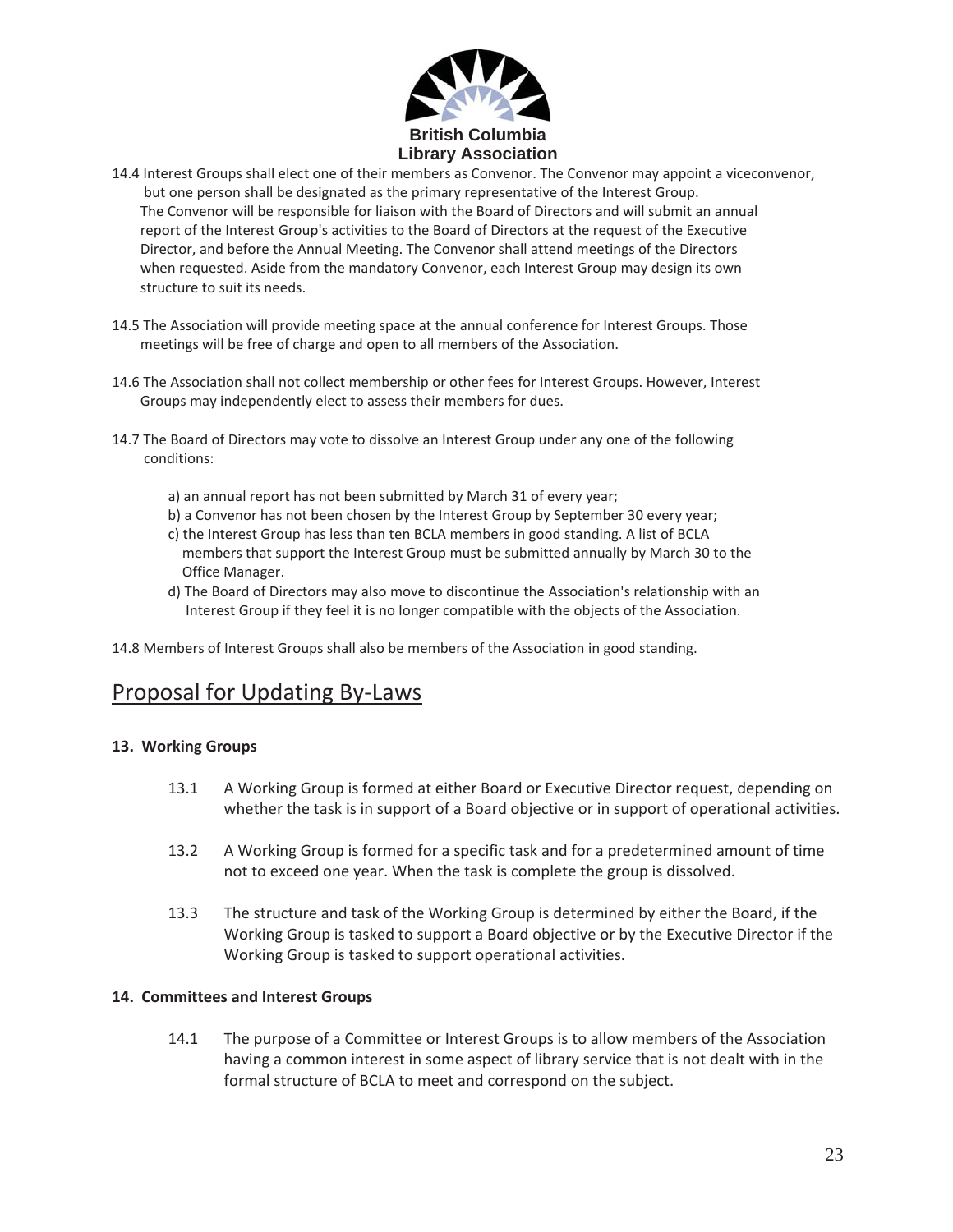

- 14.2 Once a group is assembled according to the by-laws the group can decide on whether they want to be called a Committee or an Interest Group. The BCLA President and Executive Director are ex-officio members of all Committees and Interest Groups.
- 14.3 The Convenors of Committees and Interest Groups shall act in an advisory capacity to the Directors and the Executive Director and assist them generally. They shall attend meetings of the Directors when requested, and perform such other duties as may be entrusted to them.
- 14.4 Committees and Interest Groups do not officially represent BCLA and cannot issue policy or position statements or media releases on behalf of the Association.
- 14.5 Committees and Interest Groups may be proposed on the application of not less than ten members of the Association in good standing. The application shall state the aims or terms of reference of the Committee or Interest Group and should be in harmony with overall BCLA goals, objectives and policies. The application shall be submitted to the Board of Directors for approval.
- 14.6 Committees and Interest Groups shall elect one of their members as Convenor. The Convenor may appoint a vice-convenor, but one person shall be designated as the primary representative of the Committee or Interest Group. The Convenor will be responsible for liaising with the Board of Directors and will submit an annual report of the group's activities to the Board of Directors at the request of the Executive Director, and before the Annual Meeting. The Convenor shall attend meetings of the Directors when requested. Aside from the mandatory Convenor, each group may design its own structure to suit its needs.
- 14.7 The Association will provide meeting space at the annual conference for Committees and Interest Groups. Those meetings will be free of charge and open to all members of the Association.
- 14.8 The Association shall not collect membership or other fees for Interest Groups. However, groups may independently elect to assess their members for dues.
- 14.9 The Board of Directors may vote to dissolve a Committee or Interest Group under any one of the following conditions:
	- a) an annual report has not been submitted by March 31 of every year;
	- b) a Convenor has not been chosen by the Committee or Interest Group by September 30 every year;
	- c) the Committee or Interest Group has less than ten BCLA members in good standing. A list of BCLA members that support the Interest Group must be submitted annually by March 30 to the Office Manager.